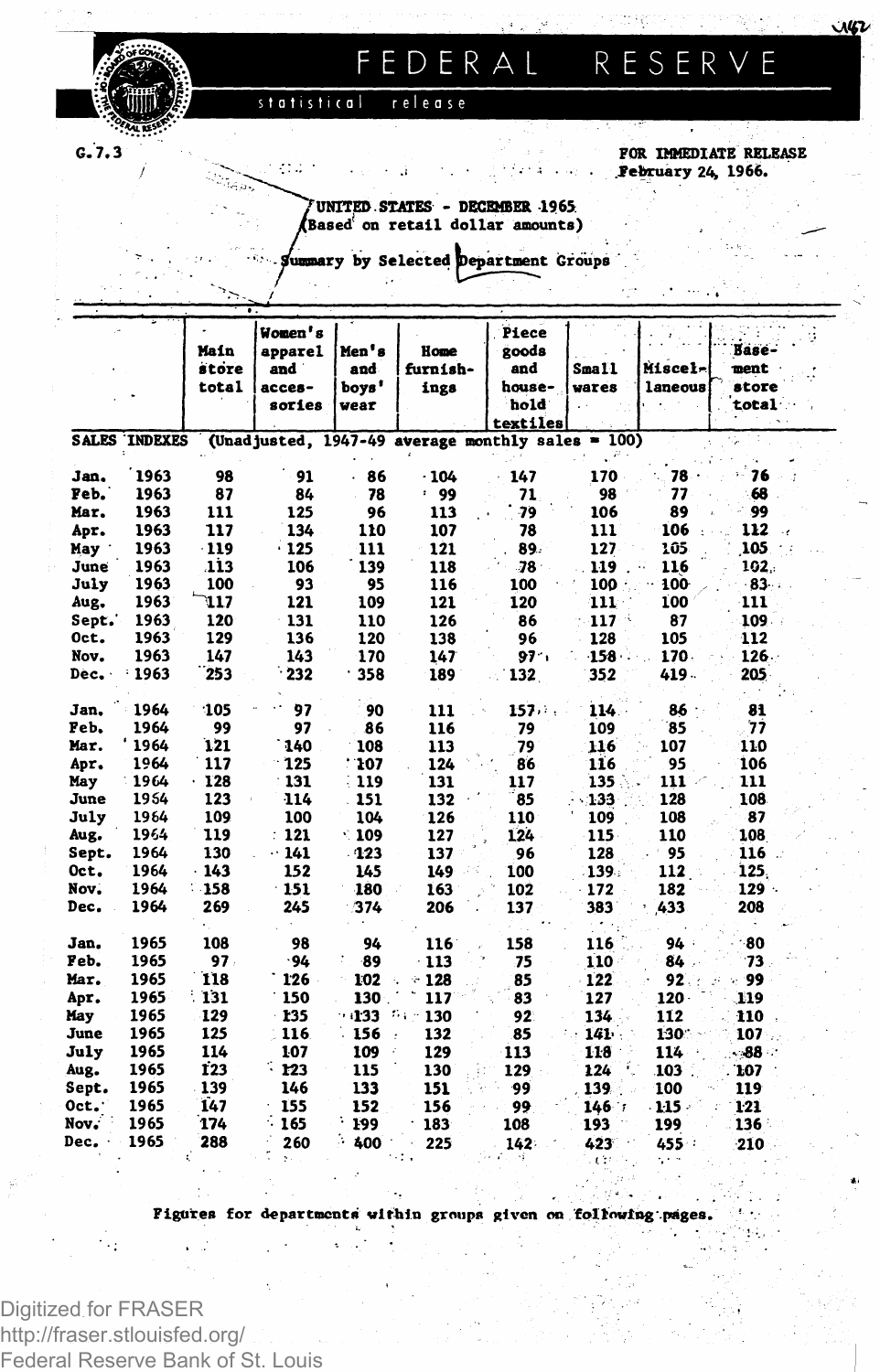# **G. 7.3 Page 2 MONTHLY DEPARTMENT STORE SALES, BY DEPARTMENTS**

**T** 

447

### **UNITED STATES - DECEMBER 1965**

|                                  |         |            | Percentage change from              |       | Unad justed<br>indexes<br>$(1947-49 \text{ au} - 100^2)$ |  |  |
|----------------------------------|---------|------------|-------------------------------------|-------|----------------------------------------------------------|--|--|
| Department                       |         |            | corresponding period                |       |                                                          |  |  |
|                                  |         | a year ago |                                     |       |                                                          |  |  |
|                                  |         |            | Dec '65 Nov '65 12 mos '65' Dec '65 |       | Nov. '65                                                 |  |  |
| GRAND TOTAL - entire store       | + 7     | $+10$      | $+ 4$                               |       |                                                          |  |  |
| <b>MAIN STORE TOTAL</b>          | + 7     | $+10$      | + 5                                 | 288   | 174                                                      |  |  |
| PIECE GOODS, HOUSE'IOLD TEXTILES | + 4     | $+6$       | $+2$                                | 142   | 108                                                      |  |  |
| Piece goods                      | $-2$    | 0          | $-5$                                | 59    | 68                                                       |  |  |
| Silks, velvets, synthetics.      | - 4     | $+2$       | - 5                                 | 54    | 69                                                       |  |  |
| Woolen yard goods                | . 5     | $-1$       | - 7                                 | 89    | 114                                                      |  |  |
| Cotton yard goods                | $+5$    | $+3$       | - 6                                 | 48    | 50                                                       |  |  |
| Household textiles               | $+5$    | +9         | $+4$                                | 202   | 135                                                      |  |  |
| Linens and towels                | $+6$    | $+9$       | $+5$                                | 252   | 155                                                      |  |  |
| Domestics--muslins, sheetings    | $+7$    | $+12$      | $+5$                                | 149   | 106                                                      |  |  |
| Blankets, comforters, spreads    | $+2$    | $+5$       | + 4                                 | 198   | 146                                                      |  |  |
| <b>SMALL WARES</b>               | $+11$   | $+12$      | $+7$                                | 423   | 193                                                      |  |  |
| Laces, trimmings, embroideries,  |         |            |                                     |       |                                                          |  |  |
| and ribbons                      | $+6$    | $+7$       | $+ 4$                               | 179   | 112                                                      |  |  |
| Notions                          | $+ 4$   | $+8$       | + 2                                 | 246   | 139                                                      |  |  |
| Toilet articles, drug sundries   | $+13$ . | $+13$      | + 9                                 | 530   | 202                                                      |  |  |
| Silverware and jewelry           | $+15$   | $+18$      | $+12$                               | 407   | 185                                                      |  |  |
| Silverware and clocks            | $+15$   | $+21$      | $+16$                               | 312   | 177                                                      |  |  |
| Contume jewelry                  | $+11$   | $+11$      | $. + 5$                             | 388   | 165                                                      |  |  |
| Fine jevelry and watches         | $+21$   | $+25$      | +17                                 | 724   | 273                                                      |  |  |
| Art needlework                   | 0       | $+2$       | - 1                                 | 168   | 136                                                      |  |  |
| Books and stationery             | + 8     | $+10$      | + 6                                 | 557   | 265                                                      |  |  |
| Books and magazines              | +8      | $+8$       | 4 A                                 | 422   | 209                                                      |  |  |
| Stationery                       | $+8$    | $+10$      | + 6                                 | 599   | 284                                                      |  |  |
| WOMEN'S APPAREL AND ACCESSORIES  | $+6$    | $+9$       | ∔ 4                                 | 260   | 165                                                      |  |  |
| Women's accessories .            | $+4$    | +8         | $+3$                                | 266   | 154                                                      |  |  |
| Neckwear and scarfs.             | $+3$    | $+6$       | $\overline{\mathbf{2}}$<br>÷        | 331   | 174                                                      |  |  |
| Handkerchiefs                    | $+1$    | + 5        | o                                   | 201   | 77                                                       |  |  |
| Millinery                        | $+10$   | $+16$      | + 4                                 | 120   | 107                                                      |  |  |
| Women's and children's gloves    | - 1     | $+7$       | O                                   | 376   | 198                                                      |  |  |
| Corsets and brassieres           | $+5$    | $+7$       | $+2$                                | 258   | 178                                                      |  |  |
| Women's, children's hosiery      | $-2$    | $+4$       | $+2$                                | 184   | 110                                                      |  |  |
|                                  |         |            |                                     |       |                                                          |  |  |
| Underwear, slips, and negligees  | $+6$    | $+8$       | + 4                                 | 335   | 150                                                      |  |  |
| Knit underwear, slips            | $+4$    | + 6        | $+2$                                | .400  | 185                                                      |  |  |
| Silk & muslin underwear, slips   | $+5$    | $+8$       | $+ 4.$                              | 269 : | 115                                                      |  |  |
| Negligees, robes, loung. apparel | $+10$   | $+11$      | $+7$                                | 475   | 201                                                      |  |  |
| Infants' wear                    | $+5$    | $+6$       | $+3$                                | 264   | 178                                                      |  |  |
| Handbags, small leather goods    | $+10$   | $+13$      | $+5$                                | 404   | 184                                                      |  |  |
| Women's, children's shoes        | $+2$    | + 7        | $+2$                                | 200   | 154                                                      |  |  |
| Children's shoes                 | $+4$    | ∔ 3        | $+1$                                | 181   | 125                                                      |  |  |
| Women's shoes                    | $+2$    | $+8$       | $+3$                                | 207   | 163                                                      |  |  |

Digitized for FRASER

http://fraser.stlouisfed.org/ Federal Reserve Bank of St. Louis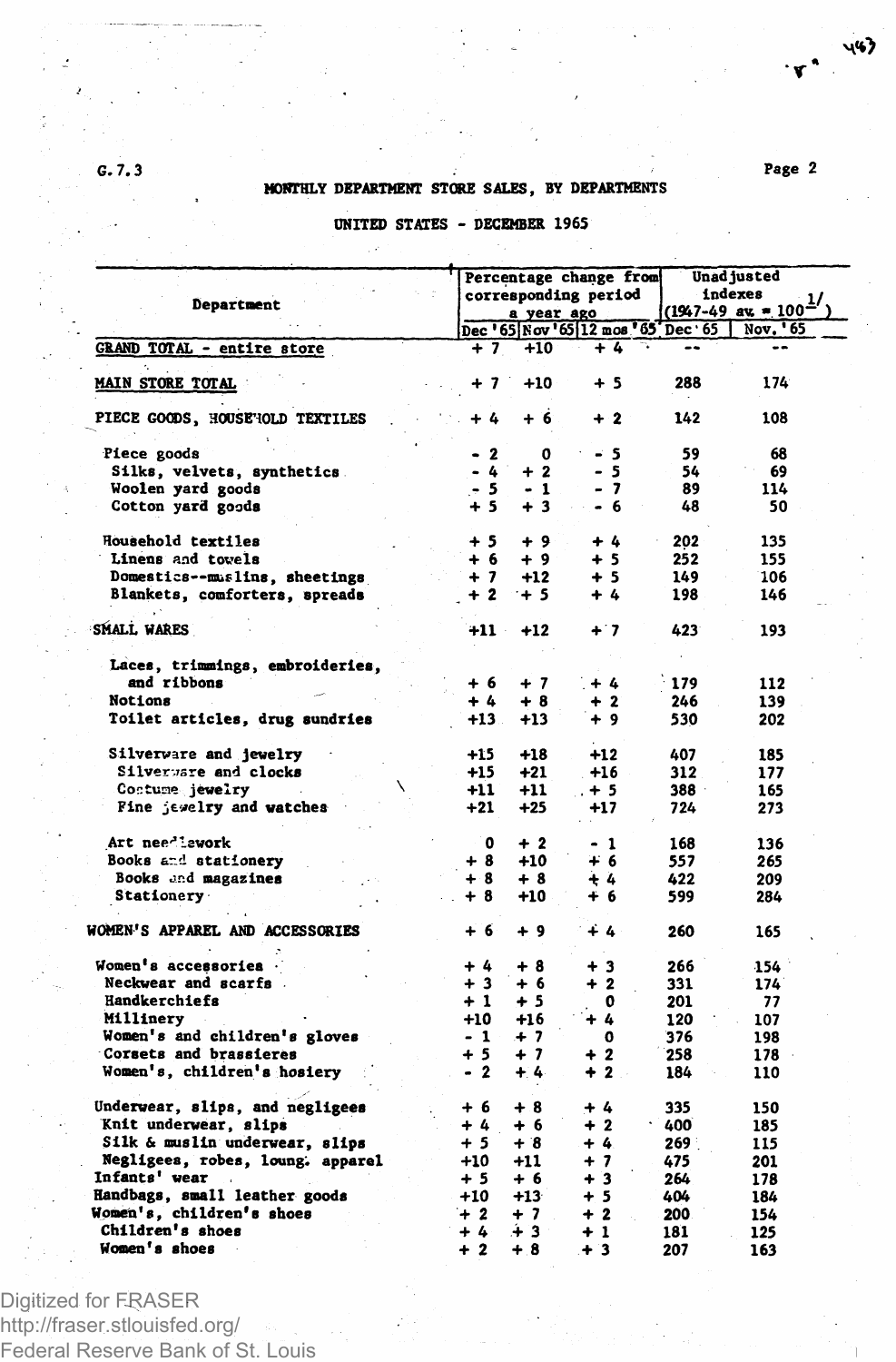### **G.7.3**

 $\bullet$  ...

#### **MONTHLY DEPARTMENT STORE SALES, BY DEPARTMENTS**

#### **Department Percentage change from corresponding period a year ago Unadjusted Indexes**   $1947-49$  av.  $\approx 100^{\frac{1}{2}}$ **WOMEN'S APPAREL, ACCESSORIES (Cont.) Dec.<sup>1</sup>551 Nov.' 65112 mos.'fib Dec65\*11 Nov. '65 Women's apparel + 9 +10 + 5 254 . 176 Women's,misses' coats and suits + 8 + 9 + 2 154 > 140 Women's,misses' coats + 8 + 9 + 3 181 167 Women's, misses' suits + 9 + 7 + 1 81 62 Juniors' and girls' wear + 8 + 8 + 5 324 212 Juniors<sup>1</sup> coats, suits, dresses + 9 + 9 + 5 279 186 Girls' wear + 8 + 8 + 4 379 243 Women's and misses' dresses +12 +12 + 5 171 135 Inexpensive dresses +12** +  $6$  +  $4$  +  $192$  +  $137$ <br> **Better dresses** +12 +  $12$  +  $6$  +  $155$  +  $131$ **Better dresses +12 +12 + 6 155 131 Blouses, skirts, sportswear + 6 + 9 + 5 413 : 236 Aprons, housedresses, uniforms + 2 + 9 + 2 170 124 Furs • 123 • +23 • +23 • +14 521 • 209 MEN\* S AND BOYS' WEAR .+ 7 +11 + 6 400 199 Men's clothing + 8 +12 + 7 285 \* 200 Men's furnishings and hats + 6 +10 + 6 489 198 Boys' wear + 9 +11 + 6 356 202 Men's and boys' shoes, slippers + 1 + 7 + 4 352 182 HOMEFURNISHINGS + 9 +13 + 5 225 183 Furniture and bedding + 7 +12 + 3 153 185 Mattresses, springs, studio beds**  $+11$   $+13$   $+4$   $111$   $167$ <br> **Upholstered, other furniture**  $+7$   $+12$   $+4$   $170$   $200$ **Upholstered,** other furniture  $+7$   $+12$   $+4$   $170$   $200$ <br> **omestic floor coverings**  $+5$   $+6$   $+3$   $110$   $163$ **Domestic floor coverings + 5 + 6 + 3 110 : 163 Rugs** and **carpets + 4 + 1 + 2 110 177**<br> **Linoleum +22 + 8 + 7 43 61 Linoleum +22 + 8 + 7 43 51 Draperies, curtains, upholstery + 6 + 8 + 2 148 162 Lamps and shades + 6 +11 + 4 ' : 188 156 China and glassware + 7 +10 + 4 284 179 Major household appliances +5 +12** 0 90 92<br> **Housewares (incl. small appliances)** +8 **+11** +3 318 179 **Housewares (incl. small appliances) + 8 +11**  $\rightarrow$  **+ 3 318**  $\rightarrow$  179 **Cift shop 412 +13 + 8 601 291 Gift shop +12 +13 + 8 601 ' ' 291 Radios, phonographs, television, pianos, records, sheet music, instr. +16 +28 +18 658 414 Radios, phonographs, television +17** +35 +21 687<br>**Records, sheet music, instr. +11** +14 + 8 687  $Records, sheet music, instr.$ **f' 313 MISCELLANEOUS MERCHANDISE DEPTS. • + 5 + 9 + 5 455 199 Toys, games, sporting goods, cameras. + 4 " + 7 + 4 661 279 Toys and games + 4 + 4 + 7 + 4 648 282**<br>**Sporting goods and cameras + 4 + 4 + 4 690 285 Sporting goods and cameras + 4 + 8 + 4 690 285 Luggage +14 +19 +12** 374 149 **Candy + 4 +10 + 4 495. 180**

#### **UNITED STATES-DECEMBER 1965**

Digitized for FRASER http://fraser.stlouisfed.org/ Federal Reserve Bank of St. Louis **Page 3**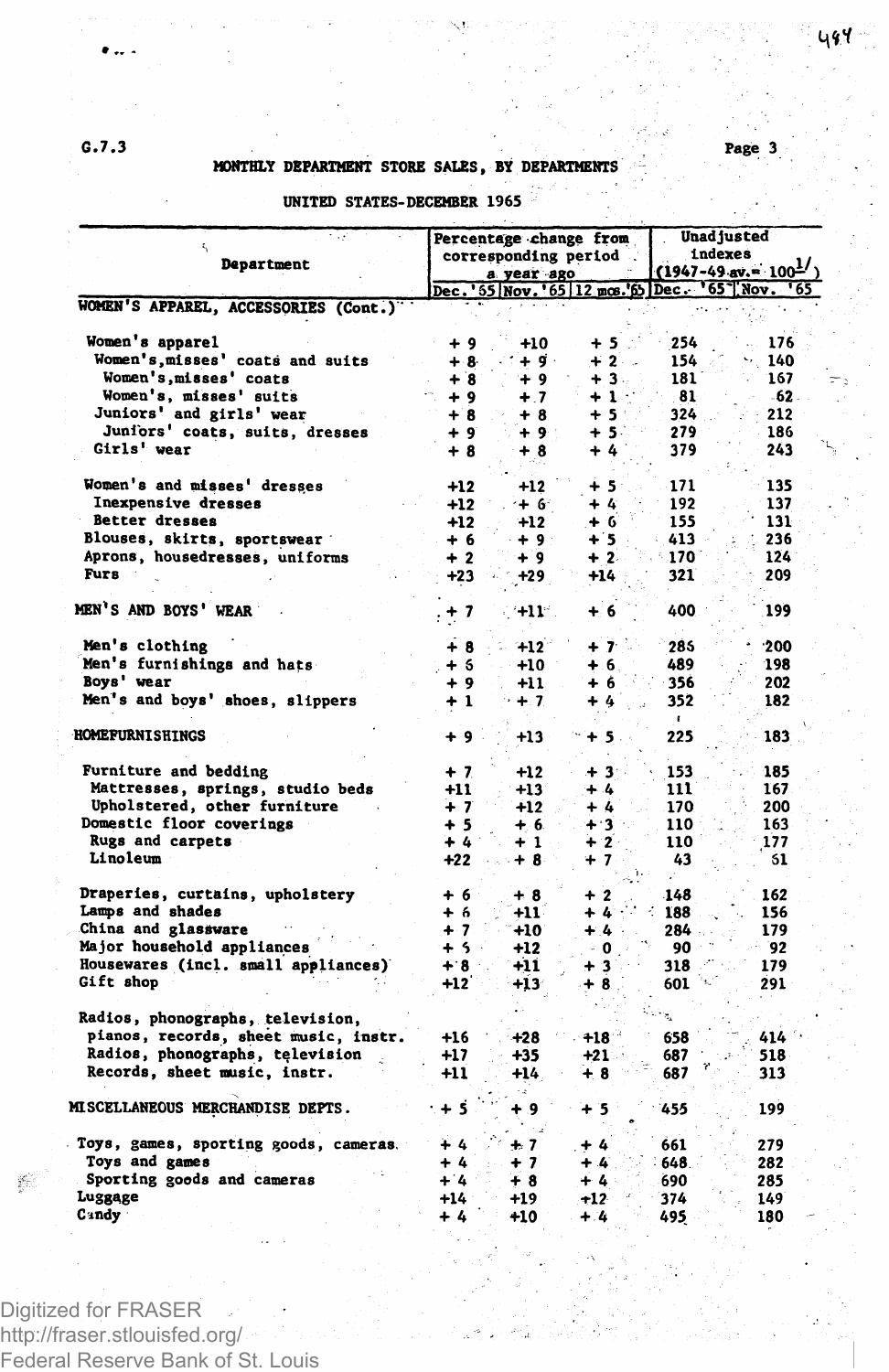Page 4

ergen egy a

## MONTHLY DEPARTMENT STORE SALES, BY DEPARTMENTS

| UNITKU STAIES - UBGEMDER 170J                    |                |                                                              |                                                       |                |                                            |  |  |
|--------------------------------------------------|----------------|--------------------------------------------------------------|-------------------------------------------------------|----------------|--------------------------------------------|--|--|
| Department                                       |                | Percentage change from<br>corresponding period<br>a vear ago | Unad justed<br>indexes<br>$(1947-49)$ av = $100^{-7}$ |                |                                            |  |  |
|                                                  |                |                                                              |                                                       |                | Dec. 65 Nov. 65 12 mos. 65 Dec. 65 Nov. 65 |  |  |
| <b>BASEMENT STORE TOTAL</b>                      | $+1$           | 45                                                           |                                                       | 210            | 136                                        |  |  |
| Domestics and blankets                           | $^{+.4}$       |                                                              |                                                       | 159            | 124                                        |  |  |
| Women's, misses' ready-to-wear                   | + 3            |                                                              |                                                       | 200            | 129                                        |  |  |
| Intimate apparel                                 | $+ 2$<br>-1    |                                                              |                                                       | 234<br>2       | 141<br>$\mathbf{z}$                        |  |  |
| Hosiery<br>a.<br>Underwear, corsets & brassieres | -3             | 6                                                            |                                                       | 2              | 21                                         |  |  |
| Coats and suits<br><b>Dresses</b>                | $+ .4$<br>÷. 9 | $+8$<br>$+7$                                                 |                                                       | 110<br>125     | 105<br>88                                  |  |  |
| Blouses, skirts, and sportswear.                 | . 3            | $+7$                                                         |                                                       | 341<br>292     | 199<br>178                                 |  |  |
| Girls' wear<br>it in<br>Infants' wear :          |                | $+3$<br>$+2$                                                 |                                                       | 243            | 164                                        |  |  |
| Aprons, housedresses, uniforms                   | $+3$           | + 6                                                          |                                                       | $\overline{2}$ | 21                                         |  |  |
| Men's and boys' wear                             | - 1            | ት 5                                                          |                                                       | 342            | 181                                        |  |  |
| Men's wear                                       | . - 1          | + 5<br>+ 8                                                   | o                                                     | 338<br>263     | 177<br>182                                 |  |  |
| Men's clothing<br>الأمراء<br>Men's furnishings   | $+1$<br>-2     | $+5$                                                         |                                                       | 368            | 175                                        |  |  |
| Boys' wear                                       | + 1            | $+13$                                                        |                                                       | 341            | 205.                                       |  |  |
| Homefurnishings                                  | $+3$           | $+5$                                                         | $\boldsymbol{2}$                                      | 110            | 125                                        |  |  |
| Shoes                                            | 3              | $+2$                                                         |                                                       | 168            | 122                                        |  |  |
| <b>NONMERC IANDISE TOTAL</b>                     | - 8            | $+13$                                                        |                                                       | 245            | 196                                        |  |  |
| Barber and beauty shop                           | - 6            | .+ 4                                                         |                                                       | 145            | 136                                        |  |  |

**Abrimare** 1065

1/The 1947-49 average of monthly sales for each department is used as the base in computing indexes for that department. For description of series, see pages 1146-49 of the November 1953 Federal Reserve Bulletin. A brochure containing back data for the departmental series for the period 1940-1952 and summary tables for individual years after that period may be obtained from the Division<br>of Administrative Services, Board of Governors of the Federal Reserve System, Washington 25, D. C. The back data include figures on departmental stocks but only through 1963, since such information was discontinued beginning in 1964. 2/Data not available.

NOTE:--Based on reports from a group of large department stores located in various cities throughout the country. In 1964 sales at these stores accounted for about one third of estimated total department store sales. Not all stores report data for all of the departments shown; consequently, the sample for the individual departments is not so comprehensive as that for the total.

Digitized for FRASER http://fráser.stlouisfed.org/ Federal Reserve Bank of St. Louis